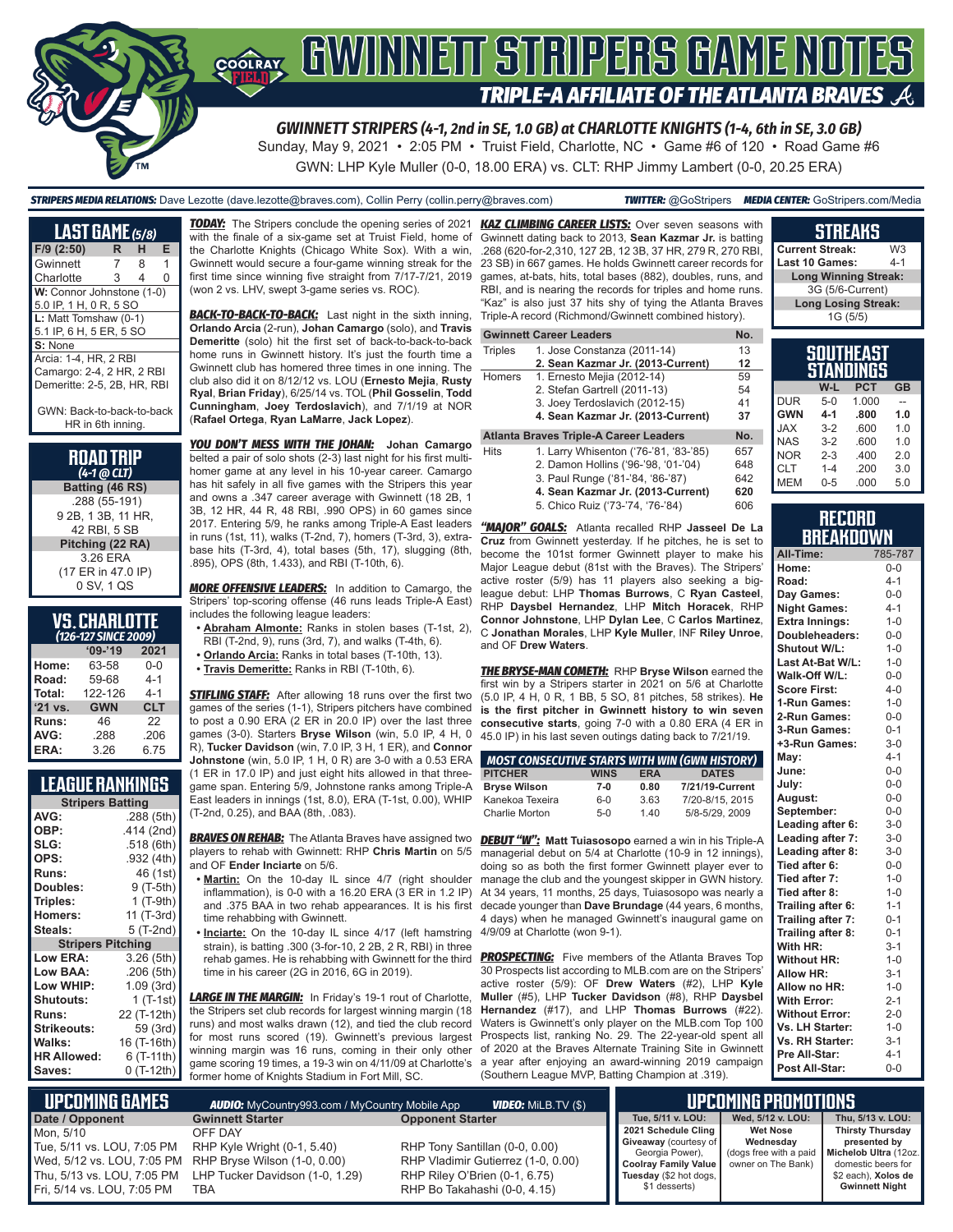

| <b>MANAGER MATT TUIASOSOPO</b>                                                                                                                                                                                                                                                                                                                                                                     | <b>GWINNETT PLAYERS USED (33 IN 2021)</b>                                                                                                                                                                                                                                                                                                                            |
|----------------------------------------------------------------------------------------------------------------------------------------------------------------------------------------------------------------------------------------------------------------------------------------------------------------------------------------------------------------------------------------------------|----------------------------------------------------------------------------------------------------------------------------------------------------------------------------------------------------------------------------------------------------------------------------------------------------------------------------------------------------------------------|
| Matt Tuiasosopo enters his first season as Gwinnett manager and his third season<br>as a coach in the Atlanta Braves organization in 2021. He was named the seventh<br>manager in team history on 3/30/21. Tuiasosopo is both the youngest manager in<br>team history (age 34) and the first former Gwinnett player to manage the club (hit<br>.221 with 19 HR, 73 RBI in 178 games from 2016-17). | Pitchers (17):<br>Victor Arano, Chasen Bradford, Thomas Burrows,<br>Jesse Chavez, Tucker Davidson, Jasseel De La Cruz,<br>Carl Edwards Jr., Daysbel Hernandez, Mitch Horacek,<br>Connor Johnstone, Nate Jones, Dylan Lee, Chris Martin,<br>Kyle Muller, Sean Newcomb, Bryse Wilson, Kyle Wright<br>Position (16):<br>Abraham Almonte, Orlando Arcia, Jaycob Brugman, |
| Tuiasosopo made his managerial debut in 2019 with Class-A Rome, leading the club<br>to a 65-74 record and earning Atlanta's Bobby Cox Award for minor league manager<br>of the year. He was set to return to Rome in 2020, but was reassigned to the Braves<br>Alternate Site at Coolray Field once the MiLB season was cancelled.                                                                 | Johan Camargo, Ryan Casteel, Travis Demeritte,<br>Phillip Ervin, Ryan Goins, Terrance Gore, Ender Inciarte,<br>Carlos Martinez, Jonathan Morales, Yolmer Sanchez,<br>Travis Snider, Riley Unroe, Drew Waters                                                                                                                                                         |
| Tuiasosopo's Managerial Career<br>W-L<br><b>PCT</b><br><b>Playoffs</b><br><b>Games</b><br>5<br>With Gwinnett (1 Season):<br>$4 - 1$<br>.800<br>0<br>MiLB Career (2 Seasons):<br>139<br>65-74<br>.468<br>0<br>All staff bios available in the 2021 Stripers Media Guide                                                                                                                             | Italics = Player not currently with Gwinnett                                                                                                                                                                                                                                                                                                                         |
| EJECTIONS (0)                                                                                                                                                                                                                                                                                                                                                                                      |                                                                                                                                                                                                                                                                                                                                                                      |
| Player/Coach<br>Date/Inning<br><b>Umpire</b>                                                                                                                                                                                                                                                                                                                                                       | <b>BASS-LANTA</b>                                                                                                                                                                                                                                                                                                                                                    |
| None                                                                                                                                                                                                                                                                                                                                                                                               | Including MLB rehab assignments, 7 players have played for both Gwinnett and<br>Atlanta in 2021:                                                                                                                                                                                                                                                                     |
|                                                                                                                                                                                                                                                                                                                                                                                                    | <b>INF Johan Camargo</b>                                                                                                                                                                                                                                                                                                                                             |
|                                                                                                                                                                                                                                                                                                                                                                                                    | OF Ender Inciarte (Rehab)<br><b>RHP Nate Jones</b>                                                                                                                                                                                                                                                                                                                   |
|                                                                                                                                                                                                                                                                                                                                                                                                    | RHP Chris Martin (Rehab)<br><b>LHP Sean Newcomb</b>                                                                                                                                                                                                                                                                                                                  |
| <b>TEAM DEFENSE (GTH IN TRIPLE-A EAST)</b><br><b>PCT</b><br><b>TC</b><br>G<br>PO<br>Е<br><b>DP</b><br>A                                                                                                                                                                                                                                                                                            | RHP Kyle Wright<br><b>RHP Bryse Wilson</b>                                                                                                                                                                                                                                                                                                                           |
| .985<br>197<br>141<br>53<br>3<br>5<br>3                                                                                                                                                                                                                                                                                                                                                            |                                                                                                                                                                                                                                                                                                                                                                      |
| <b>ATT</b><br><b>PCT</b><br><b>PB</b><br>W-L<br><b>Catchers</b><br><b>SB</b><br>$\mathsf{cs}$<br>$\mathbf 0$<br>$\mathbf 0$<br>$\mathbf 0$<br>0<br>Casteel<br>$0 - 1$<br>---                                                                                                                                                                                                                       |                                                                                                                                                                                                                                                                                                                                                                      |
| Martinez<br>0<br>0<br>$\mathbf{1}$<br>$\mathbf{1}$<br>.000<br>$2 - 0$                                                                                                                                                                                                                                                                                                                              |                                                                                                                                                                                                                                                                                                                                                                      |
| Morales<br>$\pmb{0}$<br>0<br>0<br>0<br>$2 - 0$<br>---<br>$\overline{1}$<br>$\overline{0}$<br>1<br>0<br>$4 - 1$<br>Total:<br>.000                                                                                                                                                                                                                                                                   |                                                                                                                                                                                                                                                                                                                                                                      |
|                                                                                                                                                                                                                                                                                                                                                                                                    | <b>BRAVES ON REHAB</b>                                                                                                                                                                                                                                                                                                                                               |
| Outfield Assists (1):<br>Almonte (1)<br>Pitcher Pickoffs (0):                                                                                                                                                                                                                                                                                                                                      | Two Atlanta players have been assigned to rehab with Gwinnett in 2021.                                                                                                                                                                                                                                                                                               |
| <b>Catcher Pickoffs (0):</b>                                                                                                                                                                                                                                                                                                                                                                       | Player<br><b>Injury</b><br><b>Rehab Dates</b><br><b>RHP Chris Martin</b><br>Right Shoulder Inflammation (4/7)<br>5/5-Current                                                                                                                                                                                                                                         |
|                                                                                                                                                                                                                                                                                                                                                                                                    | <b>OF Ender Inciarte</b><br>Strained Left Hamstring (4/17)<br>5/6-Current                                                                                                                                                                                                                                                                                            |
| <b>STARTS</b><br><b>By Batting Order</b>                                                                                                                                                                                                                                                                                                                                                           |                                                                                                                                                                                                                                                                                                                                                                      |
| Inciarte (3), Waters (2)<br>1:                                                                                                                                                                                                                                                                                                                                                                     |                                                                                                                                                                                                                                                                                                                                                                      |
| 2:<br>Goins (3), Arcia (1), Waters (1)<br>3:<br>Arcia (4), Camargo (1)                                                                                                                                                                                                                                                                                                                             |                                                                                                                                                                                                                                                                                                                                                                      |
| Camargo (4), Demeritte (1)<br>4:<br>Almonte (3), Demeritte (2)<br>5:                                                                                                                                                                                                                                                                                                                               |                                                                                                                                                                                                                                                                                                                                                                      |
| Sanchez (2), Almonte (1), Goins (1), Snider (1)<br>6:<br>Ervin (4), Snider (1)<br>7:                                                                                                                                                                                                                                                                                                               |                                                                                                                                                                                                                                                                                                                                                                      |
| Sanchez (3), Brugman (1), Morales (1)<br>8:                                                                                                                                                                                                                                                                                                                                                        |                                                                                                                                                                                                                                                                                                                                                                      |
| Martinez (2), Casteel (1), Morales (1), Unroe (1)<br>9:<br><b>By Position</b>                                                                                                                                                                                                                                                                                                                      |                                                                                                                                                                                                                                                                                                                                                                      |
| Martinez (2), Morales (2), Casteel (1)<br>C:<br>1B: Camargo (4), Unroe (1)                                                                                                                                                                                                                                                                                                                         | LAST AT-BAT WINS (1)                                                                                                                                                                                                                                                                                                                                                 |
| <b>2B:</b> Goins (4), Sanchez (1)<br>3B: Sanchez (4), Camargo (1)                                                                                                                                                                                                                                                                                                                                  | The Stripers are 1-0 in games decided in the last at-bat in 2021.<br>Date/Opponent<br><b>Score</b><br><b>Game-Winning Play</b>                                                                                                                                                                                                                                       |
| SS: Arcia $(5)$                                                                                                                                                                                                                                                                                                                                                                                    | 5/4 at Charlotte<br>10-9 (12th)<br>Almonte scores on E4 (Reynolds)                                                                                                                                                                                                                                                                                                   |
| LF: Ervin (2), Demeritte (1), Snider (1), Waters (1)<br>$CF:$ Inciarte (2), Waters (2), Ervin (1)                                                                                                                                                                                                                                                                                                  |                                                                                                                                                                                                                                                                                                                                                                      |
| RF: Almonte (3), Demeritte (1), Ervin (1)<br>DH: Almonte (1), Brugman (1), Demeritte (1), Inciarte (1), Snider (1)                                                                                                                                                                                                                                                                                 |                                                                                                                                                                                                                                                                                                                                                                      |
|                                                                                                                                                                                                                                                                                                                                                                                                    |                                                                                                                                                                                                                                                                                                                                                                      |
|                                                                                                                                                                                                                                                                                                                                                                                                    |                                                                                                                                                                                                                                                                                                                                                                      |
|                                                                                                                                                                                                                                                                                                                                                                                                    |                                                                                                                                                                                                                                                                                                                                                                      |
|                                                                                                                                                                                                                                                                                                                                                                                                    |                                                                                                                                                                                                                                                                                                                                                                      |
| <b>VS.2021 OPPONENTS</b>                                                                                                                                                                                                                                                                                                                                                                           |                                                                                                                                                                                                                                                                                                                                                                      |
| Road<br>Home<br>Total<br>Home<br>Road<br>Total<br><b>CHA</b><br>COL<br>$0-0$<br>4-1<br>$0-0$<br>$0-0$<br>$0-0$<br>4-1                                                                                                                                                                                                                                                                              |                                                                                                                                                                                                                                                                                                                                                                      |
| <b>DUR</b><br>LOU<br>$0-0$<br>$0-0$<br>$0-0$<br>$0-0$<br>$0-0$<br>$0-0$<br><b>JAX</b><br>$0 - 0$<br><b>MW DIV</b><br>$0-0$<br>$0-0$<br>$0-0$<br>$0 - 0$<br>$0-0$                                                                                                                                                                                                                                   |                                                                                                                                                                                                                                                                                                                                                                      |
| <b>MEM</b><br>$0-0$<br>$0-0$<br>$0-0$                                                                                                                                                                                                                                                                                                                                                              |                                                                                                                                                                                                                                                                                                                                                                      |
| <b>NAS</b><br>$0 - 0$<br>$0-0$<br>$0-0$<br><b>NOR</b><br>$0-0$<br>$0-0$<br>$0-0$<br><b>SE DIV</b><br>$0-0$<br>4-1<br>4-1                                                                                                                                                                                                                                                                           | *Denotes "walk-off" win                                                                                                                                                                                                                                                                                                                                              |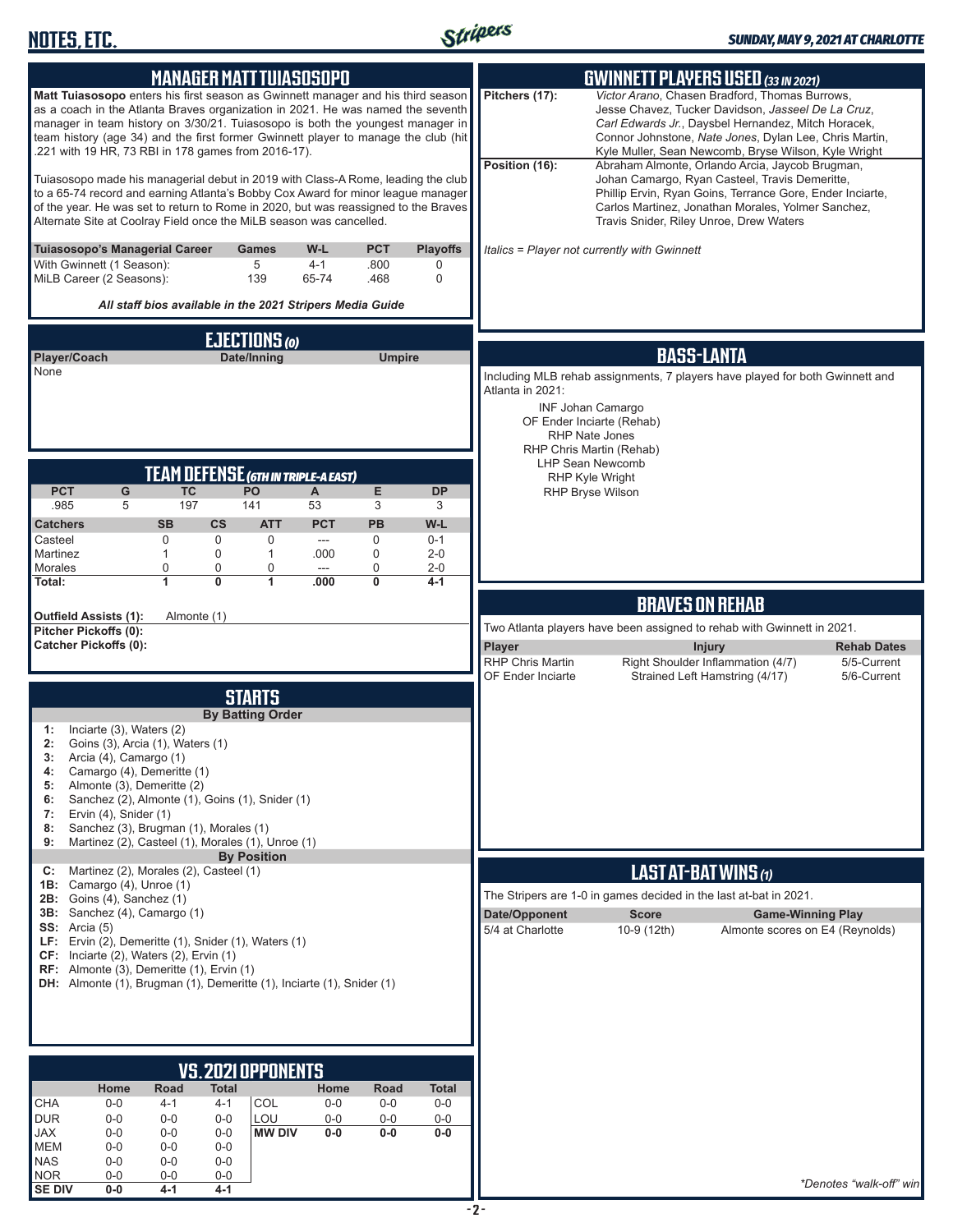## **STARTING PITCHER**



**ON BRAVES 40-MAN ROSTER BIO ON PAGE 78 OF MEDIA GUIDE**

#### *SUNDAY, MAY 9, 2021 AT CHARLOTTE*

# **50****KYLE MULLER**

**B/T:** R/L **BORN:** 10/7/97 in Dallas, TX (age 23) **HT:** 6-7 **ACQUIRED:** Braves' 2nd Round Pick (44th Overall) in 2016 June draft out of Jesuit College Prep (Dallas, TX)

**TONIGHT:** Muller makes his second start of the season today in the finale of the sixgame series at Charlotte. It is his 70th career MiLB appearance (69th start).

**PROSPECTING:** Muller is currently ranked as the Atlanta Braves' No. 5 prospect by MLB.com and No. 7 prospect by *Baseball America*. Additionally, *BA* rates him as the owner of both the "Best Fastball" and "Best Curveball" in the Braves system.

**OPENING NIGHT STARTER:** Though he endured a rough outing on 5/4 at Charlotte (ND, 3.0 IP, 5 H, 7 R, 6 ER, 5 BB, 4 SO, 2 HR), Muller became the third pitcher in Gwinnett history to make his Triple-A debut as the Opening Night starter, joining **Tommy Hanson** (4/9/09 at Charlotte, ND, 4.1 IP, 3 H, 0 R, 2 BB, 10 SO in 9-1 victory) and **Mike Soroka** (4/6/18 at Norfolk, win, 5.0 IP, 3 H, 0 R, 1 BB, 5 SO in 3-1 victory).

*2021 SPRING TRAINING:* He went 0-0 with a 0.00 ERA (0 ER in 2.0 IP, 2 H, 0 BB, 3 SO) in two relief outings ... Atlanta optioned him to Gwinnett on 3/12.

*2020 SEASON:* Muller was a member of the Braves' 60-man player pool, but spent the entire season at the Alternate Site in Gwinnett and did not make his MLB debut.

*CAREER ACCOLADES:* **2018:** Arizona Fall League Rising Stars Game (1-0, 2.53 ERA in 7G with Peoria) ... **2019:** Southern League Pitcher of the Week (5/26/19) ... Southern League Midseason All-Star (4-4, 3.18 ERA, .188 BAA in 14 first-half starts).

|                        |         |            | <b>MULLER'S OVERALL STATS</b> |    |              |           |            |                       |
|------------------------|---------|------------|-------------------------------|----|--------------|-----------|------------|-----------------------|
| Year<br>Team           | W-L     | <b>ERA</b> | G/GS                          | ΗR | <b>BB</b>    | <b>SO</b> | <b>BAA</b> | <b>WHIP</b>           |
| Gwinnett (AAA)<br>2021 | $0 - 0$ | 18.00      | 1/1                           |    | <sub>5</sub> |           | .357       | $3.33$ $\blacksquare$ |
| MiLB Career:           | $20-10$ | 3.17       | 69/68                         | 20 | 149          | 340       | .225       | 1.27 $\blacksquare$   |
| MLB Career:            | $0 - 0$ | --         | 0/0                           |    |              |           | ---        |                       |

|         | <b>MULLER'S 2021 SPLITS (WITH GWINNETT)</b> |          |                |
|---------|---------------------------------------------|----------|----------------|
| Home:   | $0-0, - -$ ERA (0G)                         | Vs. LHB: | .500 BAA, 1 HR |
| l Road: | $0-0$ , 18.00 ERA (1G)                      | Vs. RHB: | .300 BAA. 1 HR |

|         | <b>MULLER VS. CHARLOTTE</b> |       |  |    |     |                |    |           |    |  |  |  |  |
|---------|-----------------------------|-------|--|----|-----|----------------|----|-----------|----|--|--|--|--|
|         | W-L                         | ERA   |  | GS | IP  | н              | ER | <b>HR</b> | ВB |  |  |  |  |
|         | 0-0                         | 18.00 |  |    | 3.0 | <sub>5</sub>   |    |           |    |  |  |  |  |
| Career: | 0-0                         | 18.00 |  |    | 3.0 | $\overline{a}$ |    |           |    |  |  |  |  |

|                          | <b>MULLER'S HIGHS &amp; LOWS</b> |                                    |
|--------------------------|----------------------------------|------------------------------------|
|                          | <b>Season</b>                    | Career (MiLB and MLB)              |
| IIP:                     | $3.0$ (5/4, GWN @ CLT)           | 7.1 (7/20/18, FLA @ CLR)           |
| Iso:                     | 4 (5/4, GWN @ CLT)               | 12 (7/9/18, FLA @ DBT)             |
| IBB:                     | 5 (5/4, GWN @ CLT)               | 6 (4/19/19, MIS @ CHA)             |
| Iн:                      | 5 (5/4, GWN @ CLT)               | 9 (2x, last: 6/28/18, FLA vs. DUN) |
| ER:                      | 6 (5/4, GWN @ CLT)               | 6 (3x, last: 5/4/21, GWN @ CLT)    |
| Low-Hit CG: No 9.0-IP CG |                                  | No 9.0-IP CG                       |
|                          | Low-ER CG: No 9.0-IP CG          | No 9.0-IP CG                       |

|      |             |               |  |           |           |       |       | MULLER'S 2021 STARTS (ALL LEVELS) |               |                                             |
|------|-------------|---------------|--|-----------|-----------|-------|-------|-----------------------------------|---------------|---------------------------------------------|
| Team | Date/Opp.   | <b>Result</b> |  | <b>ER</b> | <b>HR</b> | BB SO | NP-S  | Opp. Starter                      | <b>Result</b> | <b>Notes</b>                                |
| GWN  | $5/4$ @ CLT | ND            |  |           |           |       | 82-38 | Jimmy Lambert                     | W. 10-9       | Triple-A debut, exited trailing 4-3 in 4th. |

|                     |         |            |           |    |                 | <b>STRIPERS STARTING PITCHERS'</b> |                                                                           |
|---------------------|---------|------------|-----------|----|-----------------|------------------------------------|---------------------------------------------------------------------------|
| <b>Pitcher</b>      | W-L     | <b>ERA</b> | <b>GS</b> | QS | <b>Team W-L</b> | <b>Run Support</b>                 | <b>Last Gwinnett Start</b>                                                |
| Davidson, Tucker    | 1-0     | 1.29       |           |    | 1-0             | 13.00 RPG (13 Tot.)                | 5/7 at CLT (W, 1): 7.0 IP, 3 H, 1 R, 1 ER, 2 BB, 6 SO, 1 HR (92p/59s)     |
| De La Cruz, Jasseel | $0-0$   | $-1 - 1$   |           |    | $0-0$           | $0.00$ RPG $(0$ Tot.)              | $---$                                                                     |
| Johnstone, Connor   | 1-0     | 0.00       |           |    | 1-0             | 6.00 RPG (6 Tot.)                  | 5/8 at CLT (W, 1): 5.0 IP, 1 H, 0 R, 0 BB, 5 SO (58p/37s)                 |
| Muller, Kyle        | $0-0$   | 18.00      |           |    | 1-0             | 3.00 RPG (3 Tot.)                  | 5/4 at CLT (ND): 3.0 IP, 5 H, 7 R, 6 ER, 5 BB, 4 SO, 2 HR, 1 WP (82p/38s) |
| Wilson, Bryse       | $1 - 0$ | 0.00       |           |    | 1-0             | 2.00 RPG (2 Tot.)                  | 5/6 at CLT (W, 1): 5.0 IP, 4 H, 0 R, 1 BB, 5 SO (81p/58s)                 |
| Wright, Kyle        | $0 - 1$ | 5.40       |           |    | $0 - 1$         | 1.00 RPG (1 Tot.)                  | 5/5 at CLT (L, 1): 5.0 IP, 8 H, 4 R, 3 ER, 2 BB, 8 SO, 2 WP (84p/56s)     |
| Total:              | $3-1$   | 3.60       |           |    | $4-1$           | 5.00 RPG (25 Tot.)                 |                                                                           |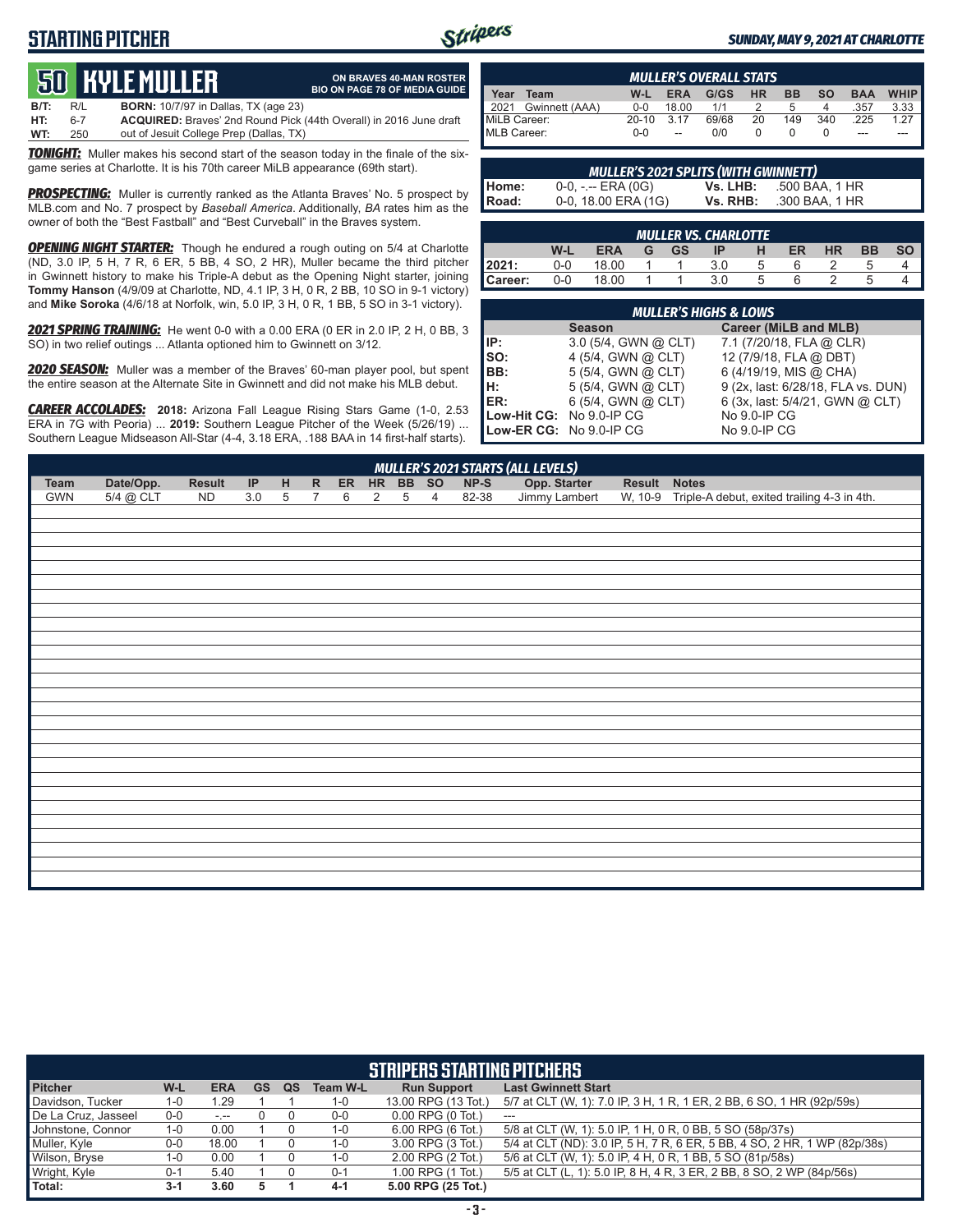

|                     |         |               |   |           |            |               |              | <b>RELIEF SUMMARY (CURRENT STRIPERS ONLY)</b>                   |                         |
|---------------------|---------|---------------|---|-----------|------------|---------------|--------------|-----------------------------------------------------------------|-------------------------|
| <b>Pitcher</b>      | W-L     | <b>ERA</b>    | G | <b>GF</b> | <b>HLD</b> | <b>SV/OPP</b> | <b>IR/RS</b> | <b>Last Gwinnett Relief Outing</b>                              | <b>Scoreless Streak</b> |
| Bradford, Chasen    | $0 - 0$ | 3.86          |   |           |            | 0/0           | 2/2          | 5/7 at CLT: 2.0 IP, 0 H, 0 R, 0 BB, 1 SO (18p/12s)              | 1G (2.0 IP)             |
| Burrows, Thomas (L) | $0-0$   | 0.00          |   |           |            | 0/0           | 0/0          | 5/8 at CLT: 2.0 IP, 2 H, 2 R, 0 ER, 0 BB, 4 SO, 1 HR (40p/26s)  | 0G                      |
| Chavez, Jesse       | $0 - 0$ | 0.00          |   |           |            | 0/0           | 0/0          | 5/6 at CLT (H, 1): 2.0 IP, 0 H, 0 R, 1 BB, 4 SO (32p/18s)       | 1G (2.0 IP)             |
| Hernandez, Daysbel  | $0 - 0$ | 0.00          |   |           |            | 0/0           | 1/0          | 5/5 at CLT: 0.1 IP, 0 H, 0 R, 0 BB, 0 SO (5p/3s)                | 1G (0.1 IP)             |
| Horacek, Mitch (L)  | $0-0$   | 9.00          |   |           |            | 0/0           | 0/0          | 5/5 at CLT: 1.0 IP, 2 H, 1 R, 1 ER, 0 BB, 1 SO (26p/15s)        | 0G                      |
| Johnstone, Connor   | $0 - 0$ | 0.00          |   |           |            | 0/0           | 3/3          | 5/4 at CLT: 3.0 IP, 1 H, 0 R, 0 BB, 1 SO (27p/18s)              | 1G (3.0 IP)             |
| Kelley, Trevor      | $0 - 0$ | $-1 - 1$      |   |           |            | 0/0           | 0/0          | $---$                                                           | ---                     |
| Lee, Dylan (L)      | 1-0     | 0.00          |   |           |            | 0/0           | 0/0          | 5/4 at CLT (W, 1): 2.0 IP, 1 H, 1 R, 0 ER, 0 BB, 3 SO (31p/23s) | 0G                      |
| Martin, Chris       | $0 - 0$ | 16.20         |   |           |            | 0/0           | 0/0          | 5/8 at CLT: 1.0 IP, 1 H, 1 R, 1 ER, 1 BB, 0 SO (23p/14s)        | 0G                      |
| Newcomb, Sean (L)   | $0 - 0$ | 0.00          |   |           |            | 0/0           | 0/0          | 5/8 at CLT: 1.0 IP, 0 H, 0 R, 0 BB, 3 SO (12p/9s)               | 2G (2.0 IP)             |
| Santana, Edgar      | $0-0$   | $\frac{1}{2}$ |   |           |            | 0/0           | 0/0          | $- - -$                                                         | ---                     |

|                   |         |                               |      | <b>STRIPERS PITCHING BREAKDOWN</b> |    |                        |           |           |           |
|-------------------|---------|-------------------------------|------|------------------------------------|----|------------------------|-----------|-----------|-----------|
|                   | W-L     | <b>ERA</b>                    | IP   |                                    | R  | ER                     | <b>HR</b> | <b>BB</b> | <b>SO</b> |
| <b>Starters:</b>  | $3 - 1$ | 3.60                          | 25.0 | 21                                 | 12 | 10                     | 3         | 10        | 28        |
| <b>Relievers:</b> | $1 - 0$ | 2.86                          | 22 O | 14                                 | 10 |                        |           | 6         |           |
| l Total:          | $4 - 1$ | 3.26                          | 47 O | 35                                 | 22 |                        | 6         | 16        | 59        |
|                   |         | <b>Saves/Opp: 0/1 (00.0%)</b> |      | Holds: 1                           |    | IR/Scored: 6/5 (83.3%) |           |           |           |

#### *CHASEN BRADFORD - RHP - #28:*

**• Spring Training:** Did not pitch in Atlanta's MLB camp.

- **• 2020:** Re-signed by Seattle to an MiLB deal on 1/15, but was not included on the Mariners' 60-man player pool ... Did not play.
- **• 2019:** Split time between Seattle (0-0, 4.86 ERA, 1 SV in 12G) and Triple-A Tacoma (0-0, 6.75 ERA, 1 SV in 5G).
- **• Acquired:** MiLB FA (3/15/21) ... Originally the New York Mets' 35th round pick in 2011 out of the University of Central Florida.
- **• MLB Career:** 7-0, 3.89 ERA, .253 BAA, 1 SV in 86G with NYM, SEA (2017-19).

#### *THOMAS BURROWS - LHP - #49:*

- **• MLB.com Prospect Rankings:** #22 (Braves Top 30).
- **• Spring Training:** 0-1, 6.75 ERA, .222 BAA, 0 SV in 4G with Atlanta.
- **• 2020:** Was an NRI to Braves Spring Training, but not included on 60-man player pool ... Did not play.
- **• 2019:** Went 2-4 with a 4.42 ERA, .221 BAA, and 7 saves (7-for-9) in 43G between Double-A Mississippi and Gwinnett ... Stranded 16 of 17 inherited runners with the Stripers (94.1%) ... Won Atlanta's Bill Lucas Award for community service.
- **• Acquired:** Via trade with Seattle (1/11/17) ... Originally the Mariners' 4th-round pick in 2016 out of the University of Alabama.

#### *JESSE CHAVEZ - RHP - #40:*

- **• Spring Training:** 0-0, 14.54 ERA, .429 BAA, 0 SV in 5G with the Los Angeles Angels ... Released on 3/25.
- **• 2020:** Logged 18G with Texas, going 0-0 with a 6.88 ERA and .303 BAA.
- **• 2019:** In 48G (9 starts) with Texas, went 3-5 with a 4.85 ERA, .267 BAA, and 1 save. **• Acquired:** MiLB FA (4/17/21) ... Originally Texas's 42nd round pick in 2002 out of Riverside Community College (Riverside, CA).
- **• MLB Career:** 41-58, 4.52 ERA, .266 BAA, 8 SV in 481G with PIT, ATL, KC, TOR, OAK, LAD, LAA, TEX, CHC (2008-20) ... Made his lone MLB Postseason appearance with the Cubs in 2018 NL Wild Card Game (1.0 IP, 1 H, 0 R, 0 SO).

#### *DAYSBEL HERNANDEZ - RHP - #36:*

- **• MLB.com Prospect Ranks:** #17 (Braves Top 30).
- **• Spring Training:** 0-0, 9.00 ERA, .353 BAA, 0 SV in 6G with Atlanta.
- **• 2020:** Was not on the Braves' 60-man player pool ... Participated in Atlanta's Instructional League at Coolray Field in October.
- **• 2019:** Spent the entire season with Advanced-A Florida, going 5-2 with a 1.71 ERA, .184 BAA, and 7 SV (7-for-10) in 35G ... Named an MiLB.com Braves Org. All-Star. **• Acquired:** NDFA (9/13/17) out of Sandino, Cuba.
- 

#### *MITCH HORACEK - LHP - #59:*

- **• Spring Training:** Did not pitch in Atlanta's MLB camp.
- **• 2020:** Signed with Minnesota, but was not on the Twins' 60-man player pool.
- **• 2019:** Pitched for both Double-A Hartford (4-0, 2.48 ERA in 34G) and Triple-A Albuquerque (1-1, 18.75 ERA in 12G) in the Colorado Rockies organization.
- **• Acquired:** MiLB FA (3/25/21) ... Originally Baltimore's 9th-round pick in 2013 out of Dartmouth College (Hanover, NH).

## *CONNOR JOHNSTONE - RHP - #51:*

- **• 2021:** Has thrown 8.0 scoreless innings over 2 outings with Gwinnett, including a 5.0-inning spot start (win, 1 H, 0 BB, 5 SO) on 5/8 at Charlotte.
- **• Spring Training:** 0-1, 4.76 ERA, .273 BAA, 1 SV in 6G with Atlanta.
- **• 2020:** Was an NRI to Braves Spring Training, but not on 60-man player pool.
- **• 2019:** With Double-A Mississippi and Gwinnett, went 7-4 with a 4.24 ERA, .296 BAA, and 1 SV in 35G (7 starts) ... His 7 wins ranked T-8th among Braves farmhands.
- **• Acquired:** Braves 21st-round pick in 2017 out of Wake Forest University.

#### *TREVOR KELLEY - RHP - #43:*

- **• Spring Training:** Did not pitch in Chicago Cubs' MLB camp ... Released on 4/23. **• 2020:** Pitched in 4G with Philadelphia, going 0-0 with a 10.80 ERA ... Outrighted on
- 8/14 and spent the rest of the season at the Phillies Alternate Site. **• 2019:** In 52G with Triple-A Pawtucket, went 5-5 with a 1.79 ERA, .216 BAA, and 12 SV ... Was an International League Midseason and Postseason All-Star and a *Baseball America* Triple-A All-Star ... Led IL in appearances and was T-1st in saves
- Made MLB debut on 7/2 at Toronto and logged 10G with Boston (0-3, 8.64 ERA). **• Acquired:** MiLB FA (4/28/21) ... Originally Boston's 36th-round pick in 2015 out of the University of North Carolina at Chapel Hill.
- **• MLB Career:** 0-3, 9.26 ERA, .347 BAA, 0 SV in 14G with Boston (2019) and Philadelphia (2020).

#### *DYLAN LEE - LHP - #58:*

- **• 2021:** Earned the win in his Stripers' debut on 5/4 at Charlotte (2.0 IP, 1 H, 1 R< 0 ER, 0 BB, 3 SO in 10-9 win in 12 innings).
- **• Spring Training:** 0-0, 0.00 ERA, 0 SV in 2G with Miami ... Released on 3/29.
- **• 2020:** Was a non-roster invite to Marlins Spring Training, but was not on Miami's 60-man player pool ... Did not play.
- **• 2019:** Logged 45G between Double-A Jacksonville (0-3, 1.91 ERA, .176 BAA, 13 SV in 32G) and Triple-A New Orleans (1-3, 4.71 ERA, .329 BAA, 0 SV in 13G).
- **• Acquired:** MiLB FA (4/15/21) ... Originally Miami's 10th-round pick in 2016 out of Cal State Fresno (Fresno, CA).

#### *CHRIS MARTIN - RHP - #57:*

- **• MLB Rehab:** Assigned to rehab with Gwinnett on 5/5 ... On Atlanta's 10-day injured list since 4/7 (right shoulder inflammation) ... Is 0-0 with a 16.20 ERA (3 ER in 1.2 IP) in 2 rehab outings with the Stripers.
- **• 2021:** Was on the Braves' Opening Day roster, went 0-1 with a 5.40 ERA and .444 BAA in 2 relief outings from 4/1-4/4.
- **• Spring Training:** 0-0, 0.00 ERA, .000 BAA, 1 SV in 3G with Atlanta.
- **• 2020:** In 19G with Atlanta, went 1-1 with a 1.00 ERA, .129 BAA, and 1 SV ... Pitched 8 times in the Postseason, going 0-1 with a 2.25 ERA and .179 BAA.
- **• Acquired:** Via trade with Texas in exchange for LHP Kolby Allard (7/30/19) ... Originally Colorado's 21st-round pick in 2005 out of McLennan CC (McLennan, TX).
- **• MLB Career:** 3-12, 4.11 ERA, .264 BAA, 6 SV in 165G with COL, NYY, TEX, and ATL (2014-15, 2018-21) ... Pitched in 2019, 2020 Postseason with ATL (0-1, 2.25 ERA in 8G).

#### *SEAN NEWCOMB - LHP - #15:*

- **• 2021:** In 7G with Atlanta, is 1-0 with an 8.53 ERA, .280 BAA, and 1 SV ... Optioned to Gwinnett on 5/5 to make room for LHP Max Fried ... Has struck out 5 batters over 2.0 perfect innings in 2G since joining the Stripers.
- **• Spring Training:** 0-0, 1.29 ERA, .227 BAA, 0 SV in 6G (1GS) with Atlanta.
- **• 2020:** Made just 4 starts with the Braves (0-2, 11.20 ERA) ... Spent most of the year at the Alternate Training Site at Coolray Field.
- **• Acquired:** Via trade with the Los Angeles Angels in exchange for SS Andrelton Simmons (11/12/15) ... Originally the Angels' 1st-round pick (15th overall) in 2014 out of the University of Hartford (West Hartford, CT).
- **• MLB Career:** 23-23, 4.24 ERA, .243 BAA, 2 SV in 116G (57GS) with Atlanta (2017- 21) ... In 6G during the 2018-19 Postseasons, went 1-0 with a 1.08 ERA.

#### *EDGAR SANTANA - RHP - #37:*

- **• 2021:** Recalled from the Alternate Training Site on 4/30 ... In 4G with Atlanta, went 0-0 with a 6.00 ERA (2 ER in 3.0 IP) ... Optioned to Gwinnett on 5/7.
- **• Spring Training:** 0-0, 10.80 ERA, .323 BAA, 0 SV in 7G with Pittsburgh ... Optioned to the Pirates' Alternate Site on 3/23, DFA'd on 4/5.
- **• Injury Report:** Didn't pitch in affiliated baseball from 2019-20 ... Underwent right elbow UCL reconstruction surgery in March 2019.
- **• Acquired:** Via trade with Pittsburgh (4/9/21) ... Originally signed by Pittsburgh as a NDFA (10/12/13) out of Puerto Plata, Dominican Republic.
- **• MLB Career:** 3-4, 3.40 ERA, .243 BAA, 0 SV in 92G with PIT, ATL (2017-18, 2020).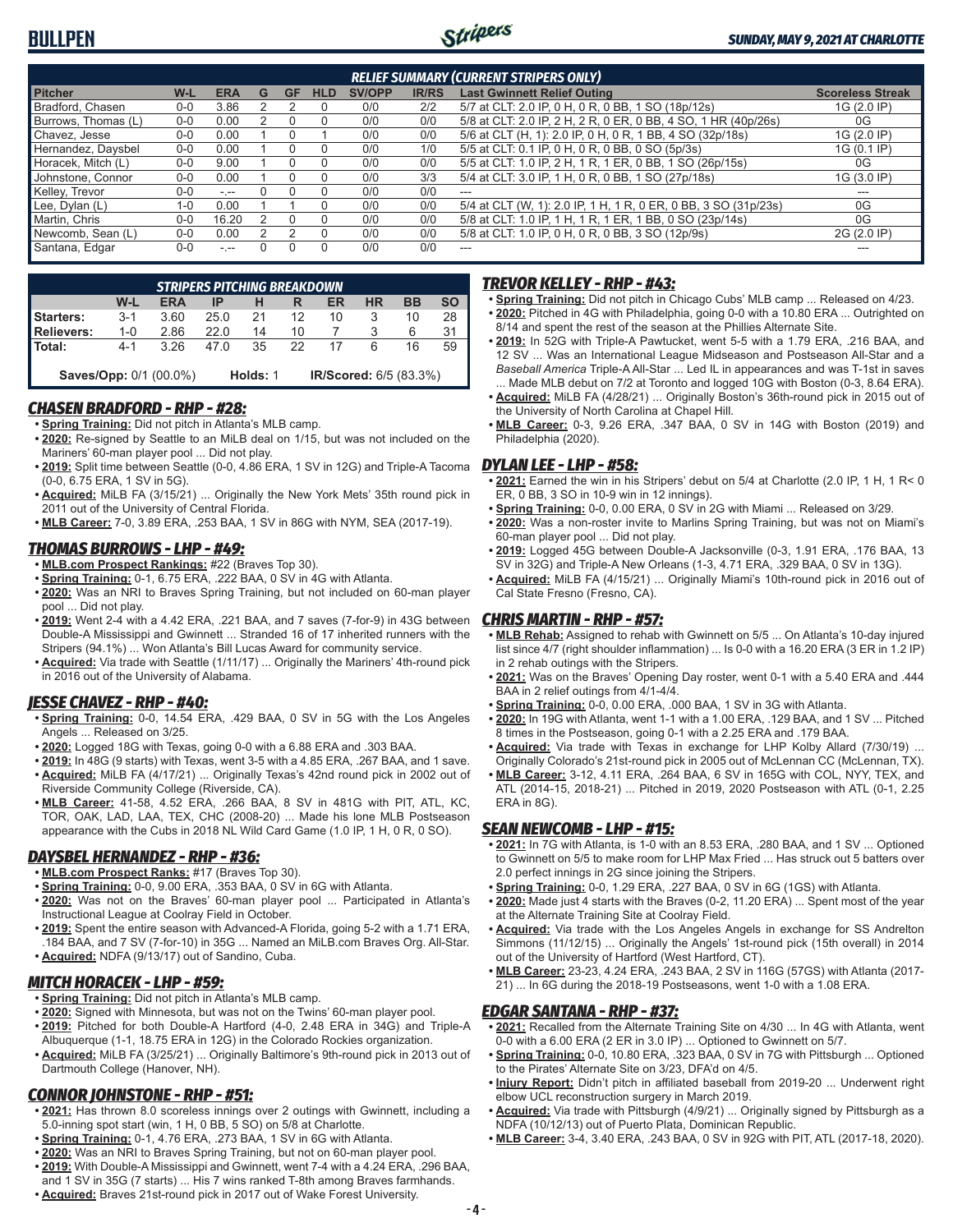| <b>OFFENSE</b> |                      |                 |                      | Stripers            |  |  |  |  |  | <b>SUNDAY, MAY 9, 2021 AT CHARLOTTE</b> |
|----------------|----------------------|-----------------|----------------------|---------------------|--|--|--|--|--|-----------------------------------------|
| <b>TOTAL:</b>  | 288, 11 HR, .932 OPS | <b>RISP:</b>    | 328, 4 HR, 968 OPS   | <b>RUNS/INNING:</b> |  |  |  |  |  |                                         |
| Vs. LHP:       | 241, 7 HR, 882 OPS   | <b>RISP/20:</b> | .250, 1 HR, .797 OPS | <b>I</b> Stripers:  |  |  |  |  |  |                                         |
| Vs. RHP:       | 327, 4 HR, 971 OPS   | LOADED:         |                      |                     |  |  |  |  |  |                                         |

|                |          |                |                |           |          |                |          | <b>HOME RUNS</b>       |                                         |                | <b>MULTI-GAMES</b> |             |
|----------------|----------|----------------|----------------|-----------|----------|----------------|----------|------------------------|-----------------------------------------|----------------|--------------------|-------------|
| Player         | 1R       | 2R             | 3R             | <b>GS</b> | Tot.     |                |          | Off LH Off RH Team W-L | <b>Last HR with Gwinnett</b>            | <b>Hit</b>     | <b>RBI</b>         | <b>HR</b>   |
| Almonte        |          |                |                |           |          | <sup>0</sup>   |          | $1 - 0$                | 5/7/21 at CLT, GS (RH Felix Paulino)    |                |                    |             |
| Arcia          |          |                | 0              | $\Omega$  | 2        | $\overline{2}$ | $\Omega$ | $1 - 1$                | 5/8/21 at CLT, 2R (LH Matt Tomshaw)     | 2              |                    | $\Omega$    |
| Brugman        | $\Omega$ |                |                |           | 0        | 0              | $\Omega$ | $0 - 0$                |                                         | 0              |                    | $\Omega$    |
| Camargo        | 2        | $\Omega$       |                |           | 3        | 3              | $\Omega$ | $1 - 1$                | 5/8/21 at CLT, 1R (LH Nik Turley)       | $\overline{2}$ | $\overline{2}$     |             |
| Casteel        | $\Omega$ |                | 0              | $\Omega$  | 0        | $\Omega$       | $\Omega$ | $0 - 0$                |                                         |                | $\Omega$           | $\Omega$    |
| Demeritte      |          |                |                |           | 2        |                |          | $2 - 0$                | 5/8/21 at CLT, 1R (LH Matt Tomshaw)     | 2              |                    | 0           |
| Ervin          | U        |                |                |           | 0        | $\Omega$       | $\Omega$ | $0 - 0$                |                                         | 0              |                    | 0           |
| Goins          |          | $\Omega$       | 0              |           |          |                | $\Omega$ | $1 - 0$                | 5/4/21 at CLT, 1R (LH Kyle Kubat)       | 2              | $\Omega$           | $\Omega$    |
| Gore           | $\Omega$ |                | 0              |           | 0        | $\Omega$       | $\Omega$ | $0 - 0$                |                                         |                | $\Omega$           | $\Omega$    |
| Inciarte       | 0        |                | 0              | 0         | 0        | $\Omega$       | $\Omega$ | $0 - 0$                |                                         | 0              | $\Omega$           | 0           |
| Kazmar Jr.     | 0        |                |                |           | 0        | 0              | $\Omega$ | $0 - 0$                | 8/9/19 at SWB, 2R (Brody Koerner)       | С              | $\Omega$           | 0           |
| Martinez       | $\Omega$ |                |                |           | 0        | 0              | 0        | $0 - 0$                |                                         |                | $\cap$             | U           |
| <b>Morales</b> | $\Omega$ |                |                | $\Omega$  |          | $\Omega$       |          | $1 - 0$                | 5/7/21 at CLT, 3R (RH Joe De Carlo)     |                |                    | $\Omega$    |
| Sanchez        | $\Omega$ |                | 0              |           | 0        | 0              | $\Omega$ | $0 - 0$                |                                         | 2              |                    | $\Omega$    |
| Snider         |          | $\Omega$       | 0              | 0         |          | $\Omega$       |          | $1 - 0$                | 5/7/21 at CLT, 1R (RH Felix Paulino)    | 0              | $\Omega$           | $\Omega$    |
| Unroe          | 0        |                | 0              |           | 0        | 0              | $\Omega$ | $0 - 0$                | 7/19/19 vs. ROC, 1R (RH Drew Hutchison) | 0              | 0                  | $\Omega$    |
| Waters         | U        |                |                |           | $\Omega$ | $\Omega$       | $\Omega$ | $0 - 0$                | 8/31/19 at DUR, 1R (LH Josh Fleming)    |                | $\mathbf 0$        | $\mathbf 0$ |
| Total:         | 6        | $\overline{2}$ | $\overline{2}$ |           | 11       |                |          |                        |                                         |                |                    |             |

|                                                                                                |       |           |                      | <b>HOME RUN VARIANTS</b> |          |           |             |        | <b>HITTING STREAKS (10-PLUS GAMES)</b> |              |
|------------------------------------------------------------------------------------------------|-------|-----------|----------------------|--------------------------|----------|-----------|-------------|--------|----------------------------------------|--------------|
| Back-to-Back Homers (1x):<br>Almonte (GS) / Snider, 5/7 at CLT (1st Inning)                    |       |           |                      |                          |          |           |             | Player | <b>Length/Dates</b>                    | <b>Stats</b> |
| Back-to-Back-to-Back Homers (1x):<br>Arcia (2R) / Camargo / Demeritte, 5/8 at CLT (6th Inning) |       |           |                      |                          |          |           |             |        |                                        |              |
|                                                                                                |       |           |                      |                          |          |           |             |        |                                        |              |
|                                                                                                |       |           |                      |                          |          |           |             |        | <b>ON-BASE STREAKS (20-PLUS GAMES)</b> |              |
|                                                                                                |       |           | <b>PINCH HITTERS</b> |                          |          |           |             | Player | <b>Length/Dates</b>                    | <b>Stats</b> |
| Player                                                                                         | AVG.  | <b>AB</b> | н                    | 2B                       | 3B       | <b>HR</b> | <b>RBI</b>  |        |                                        |              |
| Almonte                                                                                        | 1.000 |           |                      | 0                        | $\Omega$ | $\Omega$  | 2           |        |                                        |              |
| Gore                                                                                           | 1.000 |           |                      |                          | $\Omega$ | 0         | $\Omega$    |        |                                        |              |
| Unroe                                                                                          | .000  |           | U                    | $\Omega$                 | $\Omega$ | 0         | $\mathbf 0$ |        |                                        |              |

| <b>BATTER'S BOX (CURRENT STRIPERS ONLY)</b> |                                    |                       |                          |                                       |  |  |  |  |
|---------------------------------------------|------------------------------------|-----------------------|--------------------------|---------------------------------------|--|--|--|--|
| <b>Player</b>                               | <b>Season with GWN</b>             | 5/8 at CHA            | <b>Active Hit Streak</b> | <b>Road Trip</b>                      |  |  |  |  |
| Almonte, Abraham                            | .333, 1 HR, 9 RBI, 2 SB, 1.124 OPS | $0-2, R, 2SB$         | $-1G$                    | .333 (5-15), 2B, HR, 7 R, 9 RBI, 2 SB |  |  |  |  |
| Arcia, Orlando                              | .304, 2 HR, 4 RBI, 0 SB, .973 OPS  | 1-4, HR, R, 2 RBI     | 5G (Since 5/4)           | .304 (7-23), 2 HR, 5 R, 4 RBI         |  |  |  |  |
| Brugman, Jaycob                             | .000, 0 HR, 0 RBI, 0 SB, .000 OPS  | <b>DNP</b>            | -1G                      | $.000(0-3)$                           |  |  |  |  |
| Camargo, Johan                              | .368. 3 HR. 6 RBI. 0 SB. 1.433 OPS | 2-4, 2 HR, 2 R, 2 RBI | 5G (Since 5/4)           | .368 (7-19), 2B, 3 HR, 11 R, 6 RBI    |  |  |  |  |
| Casteel, Ryan                               | .500, 0 HR, 0 RBI, 0 SB, 1.000 OPS | <b>DNP</b>            | 1G (Since 5/5)           | $.500(2-4)$                           |  |  |  |  |
| Demeritte, Travis                           | .294, 2 HR, 6 RBI, 1 SB, 1.074 OPS | 2-5, 2B, HR, 2 R, RBI | 1G (Since 5/8)           | .294 (5-17), 2 HR, 4 R, 6 RBI, SB     |  |  |  |  |
| Ervin, Phillip                              | .200, 0 HR, 3 RBI, 0 SB, .600 OPS  | 1-4, 2 RBI            | 2G (Since 5/7)           | .200 (3-15), 3 R, 3 RBI               |  |  |  |  |
| Goins, Ryan                                 | .357, 1 HR, 2 RBI, 0 SB, 1.143 OPS | <b>DNP</b>            | 2G (Since 5/6)           | .357 (5-14), 2B, HR, 4 R, 2 RBI       |  |  |  |  |
| Gore, Terrance                              | .667, 0 HR, 0 RBI, 0 SB, 1.333 OPS | <b>DNP</b>            | 1G (Since 5/7)           | $.667(2-3)$                           |  |  |  |  |
| Inciarte, Ender                             | .300, 0 HR, 1 RBI, 0 SB, .864 OPS  | $1-5, R$              | 3G (Since 5/6)           | .300 (3-10), 2 2B, 2 R, RBI           |  |  |  |  |
| Kazmar Jr., Sean                            |                                    | <b>DNP</b>            |                          | ---                                   |  |  |  |  |
| Martinez, Carlos                            | .300, 0 HR, 1 RBI, 0 SB, .600 OPS  | <b>DNP</b>            | 2G (Since 5/4)           | .300 (3-10), RBI                      |  |  |  |  |
| Morales, Jonathan                           | .200, 1 HR, 5 RBI, 0 SB, .700 OPS  | $0 - 4$               | $-1G$                    | .200 (2-10), HR, R, 5 RBI             |  |  |  |  |
| Sanchez, Yolmer                             | .333, 0 HR, 3 RBI, 0 SB, .964 OPS  | $1 - 3$               | 2G (Since 5/7)           | .333 (7-21), 2 2B, 3B, 5 R, 3 RBI     |  |  |  |  |
| Snider, Travis                              | .250, 1 HR, 1 RBI, 0 SB, 1,700 OPS | <b>DNP</b>            | 1G (Since 5/7)           | .250 (1-4), HR, 2 R, RBI              |  |  |  |  |
| Unroe, Riley                                | .000, 0 HR, 0 RBI, 1 SB, .125 OPS  | $0 - 3$               | -2G                      | $.000(0-7)$ , SB                      |  |  |  |  |
| Waters, Drew                                | .188, 0 HR, 1 RBI, 1 SB, .485 OPS  | <b>DNP</b>            | $-1G$                    | .188 (3-16), 2B, R, RBI, SB           |  |  |  |  |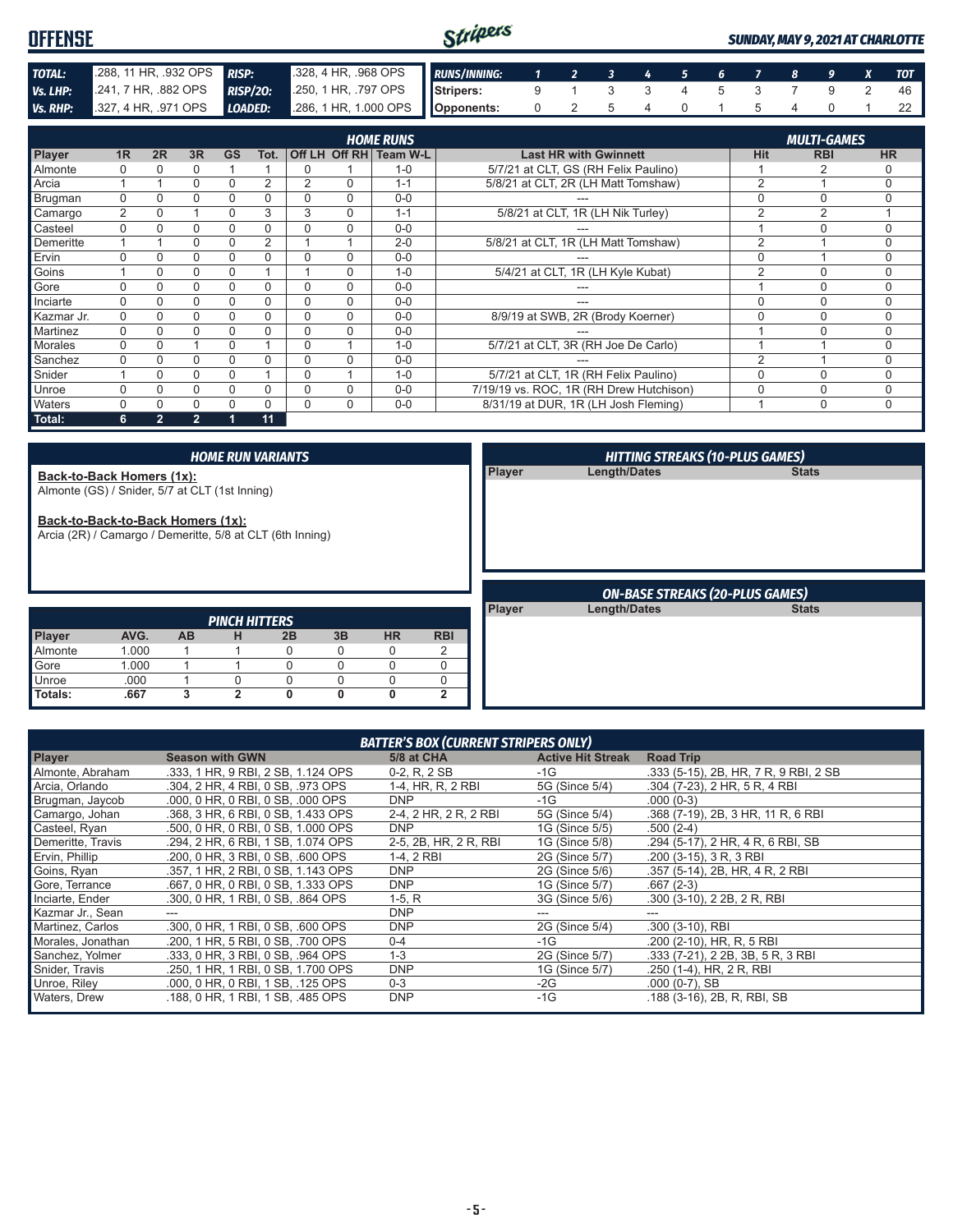### *ABRAHAM ALMONTE - OF - #7*

**OFFENSE**

- **• Leaderboard:** As of 5/9, ranks among Triple-A East leaders in SB (T-1st, 2), RBI (T-2nd, 9), R (3rd, 7), and BB (T-4th, 6).
- **• 2021:** Plated the go-ahead RBI with a 12th-inning double on 5/4 at CLT, scored eventual decisive run on an error (won 10-9) ... Set a new single-game career high with 6 RBI on 5/7 at CLT (3-for-5, grand slam, 4 R).
- **• Spring Training:** .156, 3 2B, 1 3B, 3 R, 1 RBI, 1 SB, .595 OPS in 17G with Atlanta.
- **• 2020:** Played 7G with San Diego, batting .091 (1-for-11, 1 SB).
- **• Acquired:** MLB FA (10/30/20) ... Outrighted to the Braves Alternate Site on 3/26 ... Originally signed by the New York Yankees as a NDFA (7/2/05).
- **• MLB Career:** .237, 58 2B, 13 3B, 18 HR, 97 RBI, 25 SB in 376G with SEA, SD, CLE, KC, and ARI (2013-20).

#### *ORLANDO ARCIA - INF - #13*

- **• 2021:** Has hit safely in all 5G with Gwinnett (.304, 2 HR, 5 R, 4 RBI, .973 OPS).
- **• 2021 in MLB:** Was on Milwaukee's Opening Day roster and batted .091 (1-for-11, 1 RBI) in 4G before being traded to Atlanta on 4/6 (sent to Braves Alternate Site).
- **• Spring Training:** .191, 4 2B, 4 R, 6 RBI, .517 OPS in 19G with Milwaukee.
- **• 2020:** Spent 59 games with the Brewers, batting .260 (10 2B, 1 3B, 5 HR, 22 R, 20 RBI, 2 SB) ... Played in 2 Postseason games (.143, 1-for-7, 1 HR, 2 RBI).
- **• Acquired:** Via trade with Milwaukee in exchange for RHP Chad Sobotka and RHP Patrick Weigel (4/6/21) ... Originally signed by Milwaukee as a NDFA (10/22/10).
- **• MLB Career:** .244, 69 2B, 7 3B, 42 HR, 180 RBI, 39 SB in 542G with Milwaukee (2016-21) ... Played in the Postseason from 2018-20 (.295, 4 HR, 6 RBI in 13G).

#### *JAYCOB BRUGMAN - OF - #14*

- **• Spring Training:** Did not play in Atlanta's MLB camp.
- **• 2020:** Was a non-roster invitee with the Chicago White Sox, but was not included on the 60-man player pool and did not play.
- **• 2019:** Hit .279 (22 2B, 1 3B, 24 HR, 66 RBI, .955 OPS) in 81 Triple-A games, playing for Norfolk (3G, released by Baltimore on 5/24) and Tacoma (78G, signed by Seattle on 6/1) 23 of his career-high 24 blasts came with the Rainiers.
- **• Acquired:** MiLB FA (12/26/20) ... Originally Oakland's 17th-round pick in 2013 out of Brigham Young University (Provo, UT).
- **• MLB Career:** .266, 2 2B, 0 3B, 3 HR, 12 RBI, 1 SB in 48G with Oakland (2017).

#### *JOHAN CAMARGO - INF - #17*

- **• Leaderboard:** As of 5/9, ranks among Triple-A East leaders in R (1st, 11), BB (T-2nd, 7), HR (T-3rd, 3), XBH (T-3rd, 4), TB (5th, 17), SLG (8th, .895), OPS (8th, 1.433), and RBI (T-10th, 6).
- **• 2021:** Has hit safely in all 5G since joining Gwinnett (.368, 1 2B, 3 HR, 11 R, 6 RBI, 1.433 OPS), including his first career multi-HR game on 5/8 at CLT (2-for-4, 2 RBI).
- **• 2021 in MLB:** In 2 stints with Atlanta (4/3-8, 4/16-29), is 0-for-11 in 9G.
- **• Spring Training:** .186, 2 2B, 1 HR, 4 R, 3 RBI in 18G with Atlanta.
- **• 2020:** Made Braves' Opening Day roster and batted .200 (8 2B, 4 HR, 16 R, 9 RBI) in 35G ... Added to the NLCS roster in place of injured Adam Duvall prior to Game 2 and played in 4G (.250, 2-for-8, 1 2B, 1 RBI).
- **• 2019:** In his second full MLB season, hit .233 (12 2B, 1 3B, 7 HR, 31 R, 32 RBI, 1 SB) in 98G with Atlanta ... Optioned to Gwinnett on 8/16 and hit safely in 13 of 14 games with the Stripers (.483, 6 2B, 2 HR, 10 R, 15 RBI, 1.221 OPS).
- **• Acquired:** NDFA (7/2/10) out of Panama City, Panama.
- **• MLB Career:** .258, 68 2B, 4 3B, 34 HR, 144 RBI, 2 SB in 358G with Atlanta (2017- 21) ... Played in 2018 and 2020 Postseasons (.087, 1 2B, 1 RBI in 8G).

#### *RYAN CASTEEL - C - #9*

- **• Spring Training:** Did not play in Atlanta's MLB camp.
- **• 2020:** Was not on the Braves' 60-man player pool, did not play.
- **• 2019:** Played 118G with Double-A Mississippi, batting .263 (21 2B, 2 3B, 21 HR, 73 RBI, .811 OPS) ... Ranked 2nd in the Southern League in homers and RBI, 3rd in slugging (.477) ... Was his 2nd career 20-homer season (hit 22 in 2013).
- **• Acquired:** MiLB FA (3/14/21) ... Originally Colorado's 17th-round pick in 2010 out of Cleveland State Community College (Cleveland, TN).

#### *TRAVIS DEMERITTE - OF - #12*

- **• Opening Night Record:** On 5/4 at CLT, tallied 5 RBI (3-for-6, HR) to set a GWN Opening Night record (Johan Camargo had 4 RBI on 4/6/17 vs. DUR).
- **• 2021:** Outrighted to Gwinnett on 2/21 and signed to a MiLB contract.
- **• Spring Training:** .133, 0 HR, 3 RBI, 1 SB, .467 OPS in 14G with Atlanta.
- **• 2020:** Hit .172 with 1 2B, 4 RBI in 18G with Detroit ... DFA'd on 2/5/21.
- **• 2019:** Made his Triple-A debut with Gwinnett and was an IL All-Star (.286, 20 HR, 73 RBI, .944 OPS in 96G) ... Has 1 of the 9 20-HR seasons in GWN history ... Traded to Detroit on 7/31, made his MLB debut (.225, 3 HR, 10 RBI in 48G).
- **• Acquired:** Off Waivers from Detroit (2/12/21) ... Originally Texas' 1st-round pick (30th overall) in 2013 out of Winder-Barrow High School (Winder, GA).
- **• MLB Career:** .217, 8 2B, 2 3B, 3 HR, 14 RBI, 3 SB with Detroit (2019-20).

#### *PHILLIP ERVIN - OF - #18*

- **• 2021:** DFA'd on 3/28, outrighted to the Braves Alternate Site on 4/3.
- **• Spring Training:** .276, 0 HR, 2 RBI, 1 SB, .647 OPS in 18G with Atlanta.
- **• 2020:** Between Cincinnati and Seattle, hit .149 with 3 2B, 4 RBI, 1 SB in 37G ... DFA'd by the Reds (8/28), Mariners (12/16), and Chicago Cubs (2/20/21).
- **• Acquired:** Off waivers from the Chicago Cubs (2/22/21) ... Originally Cincinnati's 1st-round pick (27th overall) in 2013 out of Samford University (Homewood, AL). **• MLB Career:** .247, 26 2B, 8 3B, 17 HR, 68 RBI, 15 SB in 237G with CIN, SEA
- (2017-20) ... Talled 7 of his 8 career triples in 2019 (ranked 7th in NL).

#### *RYAN GOINS - INF - #8*

- **• Spring Training:** .391, 2 2B, 0 HR, 5 RBI, 0 SB, .960 OPS in 16G with Atlanta. **• 2020:** Played in 14G with the Chicago White Sox, batting .000 (0-for-9, 4 R) ...
- Spent most of the year at the Alternate Site in Schaumburg, IL. **• Acquired:** MiLB FA (2/25/21) ... Originally Toronto's 4th-round pick in 2009 out of
- Dallas Baptist University (Dallas, TX). **• MLB Career:** .228, 71 2B, 12 3B, 22 HR, 158 RBI in 555G with TOR, KC, CWS
- (2013-20) ... Played for TOR in 2015, 2016 Postseason (.146, 1 HR, 5 RBI in 14G).

#### *TERRANCE GORE - OF - #5*

- **• Spring Training:** Did not play in Atlanta's MLB camp.
- **• 2020:** Logged 2G in his lone season with the Los Angeles Dodgers (0 PA).
- **• 2019:** With Kansas City, hit .275 (2 2B, 1 3B, 13 R, 1 RBI, 13 SB) in 37G ... All numbers were career highs (has just 1 hit in 19 plate appearances in his other 6 MLB seasons).
- **• Acquired:** MiLB FA (2/18/21) ... Originally Kansas City's 20th-round pick in 2011 out of Gulf Coast Community College (Panama City, FL).
- **• MLB Career:** .224, 2 2B, 1 3B, 0 HR, 1 RBI, 40 SB in 102G with KC, CHC, LAD (2014-20) ... Played in the Postseason with KC (2014-15) and CHC (2018), going 0-for-2 with 3 R, 5 SB ... Won World Series with the Royals in 2015.

#### *ENDER INCIARTE - OF - #53*

- **• MLB Rehab:** Assigned to rehab on 5/6 ... On Atlanta's 10-day IL since 4/17 (strained left hamstring) ... Batting .300 (3-for-10, 2 2B, 2 R, 1 RBI) in 3G with Gwinnett.
- **• 2021:** Was on the Braves' Opening Day roster, batted .294 (1 2B, 3 R) in 12G prior to suffering the hamstring injury on 4/16 at Chicago.
- **• Spring Training:** .176, 1 2B, 5 R, 1 RBI, 1 SB in 13G with Atlanta.
- **• 2020:** In 46G with the Braves, hit .190 (2 2B, 1 3B, 1 HR, 17 R, 10 RBI, 4 SB).
- **• Acquired:** Via trade with Arizona (12/9/15) ... Originally signed by the D-backs as a NDFA (5/25/08) out of Maracaibo, Venezuela.
- **• MLB Career:** .282, 137 2B, 28 3B, 40 HR, 253 RBI, 117 SB in 817G with Arizona (2014-15) and Atlanta (2016-21) ... Played in 2018 Postseason (.231, 3-for-13).

#### *SEAN KAZMAR JR. - INF - #4*

- **• 2021 with Atlanta:** Contract selected on 4/17, has spent 2 stints with Atlanta (4/17- 4/23, 5/4-5/7), going 0-for-2 ... Pinch hit on 4/17 at the Chicago Cubs, marking his first MLB appearance in 4,589 days since 9/23/08 with San Diego ... The last player with a bigger gap between MLB appearances was Ralph Winegarner (13 years, 14 days between 6/23/36 with CLE and 7/7/49 with STL).
- **• Spring Training:** .409, 3 HR, 9 RBI, 0 SB, 1.415 OPS in 25G with Atlanta.
- **• Gwinnett Career:** Batting .268 (617-for-2301, 878 TB, 126 2B, 12 3B, 37 HR, 278 R, 266 RBI, 23 SB) in 665 games since 2013 ... Ranks among career leaders in G (1st), AB (1st), H (1st), TB (1st), 2B (1st), R (1st), RBI (1st), 3B (2nd), and HR (4th).
- **• 600 Club:** His 617 hits are 4th-most in Richmond/Gwinnett history (Larry Whisenton leads with 657 hits) ... Is one of 5 players in RICH/GWN history with 600 hits.
- **• 2020:** Was an NRI to Braves Spring Training, but not on 60-man player pool.
- **• Acquired:** MiLB FA (12/7/20) ... Originally San Diego's 5th-round pick in 2004 out of the College of Southern Nevada.
- **• MLB Career:** .195, 1 2B, 0 3B, 0 HR, 2 RBI in 22G with San Diego (2008) and Atlanta (2021).

#### *CARLOS MARTINEZ - C - #34*

- **• 2021:** Has hit safely in each of his first 2 career Triple-A games (1-for-6 on 5/4 at CLT, 2-for-4 on 5/6 at CLT).
- **• Spring Training:** Did not play in Atlanta's MLB camp.
- **• 2020:** Was not on the Braves' 60-man player pool, did not play.
- **• 2019:** Played 63G for Double-A Mississippi, batting .198 (4 2B, 2 HR, 15 RBI, 3 SB) ... Joined Gwinnett for the IL Postseason on 9/6, but did not play.
- **• Acquired:** NDFA (11/21/12) out of Cartagena, Colombia.

#### *JONATHAN MORALES - C - #20*

- **• 2021:** Tied his single-game career high with 5 RBI on 5/7 at CLT, going 2-for-6 with a 3-run HR (1) in the 9th.
- **• Spring Training:** .250, 0 HR, 1 RBI, 0 SB, 1.200 OPS in 12G with Atlanta.
- **• 2020:** Spent entire year at Braves Alternate Site in Gwinnett (no MLB debut) ... Played for Caguas of the Puerto Rican Winter League (.394, 3 HR, 9 RBI in 13G), earning PWL Postseason All-Star honors.
- **• 2019:** Hit .240 (13 2B, 2 HR, 27 R, 25 RBI) in 80G between Double-A Mississippi and Gwinnett ... Logged 1 game during the IL Playoffs (0-for-1, BB).
- **• Acquired:** Braves' 25th-round pick in 2015 out of Miami-Dade Community College.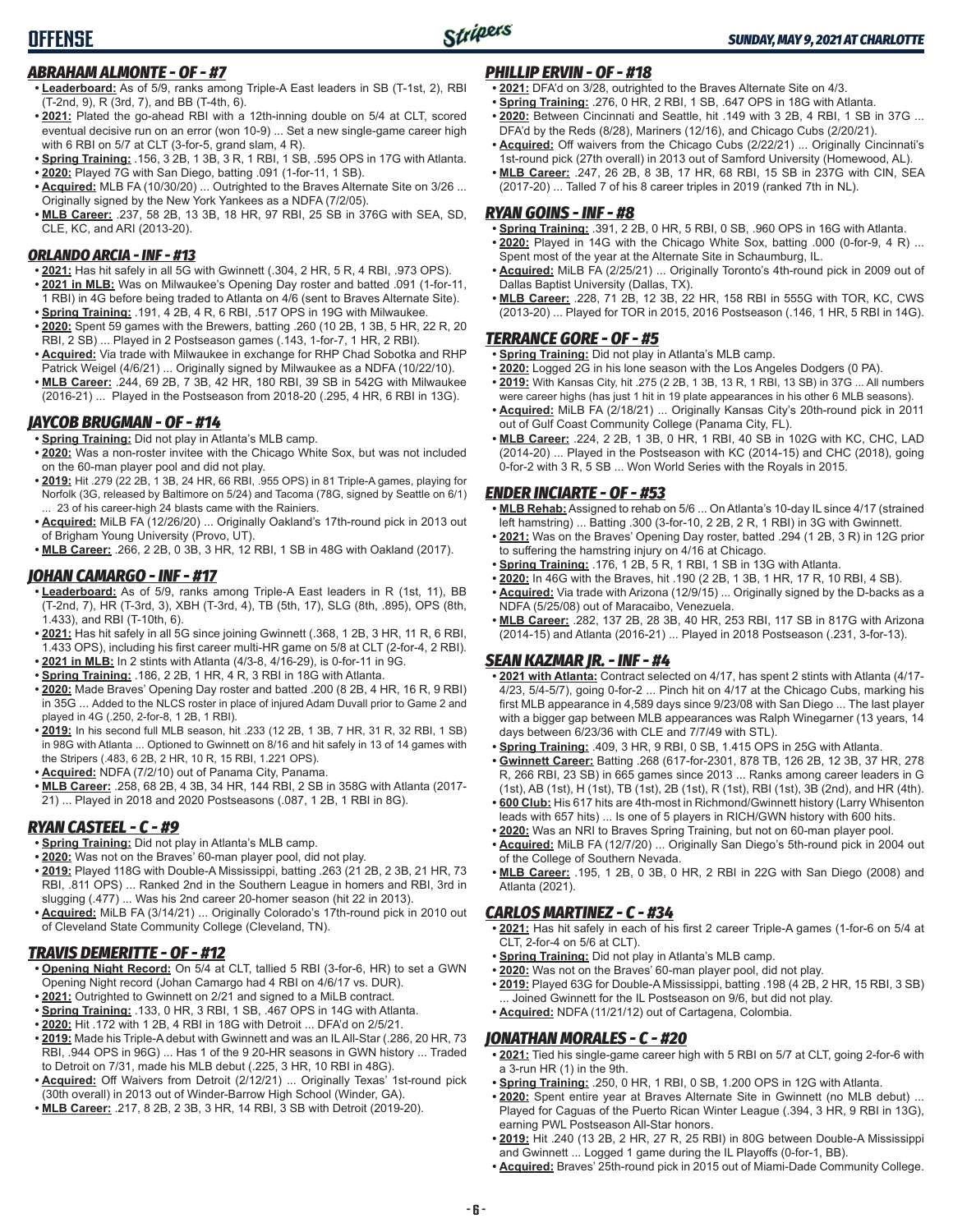### **OFFENSE**

#### *YOLMER SANCHEZ - INF - #2*

- **• Spring Training:** .190, 0 XBH, 2 RBI, 1 SB, .451 OPS in 15G with Baltimore ... DFA'd on 3/27, released on 3/30.
- **• 2020:** Played 11G with the Chicago White Sox, batting .313 (3 2B, 1 HR, 1 RBI, 1.164 OPS) ... Made his MLB Postseason debut in the ALWCS (1G, no at-bat).
- **• Acquired:** MiLB FA (3/31/21) ... Originally a NDFA with Chi. White Sox (5/29/09).
- **• MLB Career:** .245, 113 2B, 24 3B, 32 HR, 215 RBI, 30 SB in 657G with the Chicago White Sox (2014-20).

#### *TRAVIS SNIDER - INF - #26*

- **• Spring Training:** Did not play in Atlanta's MLB camp.
- **• 2020:** Signed by Miami on 7/24 and reported to the Marlins' Alternate Site in Jupiter, FL, but was released on 8/27 and did not reach the Majors.
- **• 2019:** Played for Triple-A Reno in Arizona's system (.294, 22 2B, 4 3B, 11 HR, 41 RBI, 3 SB, .899 OPS in 93G).
- **• Acquired:** MiLB FA (2/26/21) ... Originally Toronto's 1st-round pick (14th overall) in 2006 out of Henry M. Jackson High School (Mill Creek, WA).
- **• MLB Career:** .244, 100 2B, 7 3B, 54 HR, 212 RBI, 22 SB in 630G with TOR, PIT (2008-15) ... Played for PIT in the Postseason from 2013-15 (.250, 1-for-4 in 3G).

#### *RILEY UNROE - INF - #1*

- **• Spring Training:** Did not play in Atlanta's MLB camp.
- **• 2020:** Was not on Braves' 60-man player pool ... Played for Brisbane in Australian Baseball League (.176, 0 HR, 3 R, 0 RBI in 6G).
- **• 2019:** Played for Advanced-A Florida, Double-A Mississippi, and Gwinnett, batting .281 (22 2B, 3 3B, 9 HR, 59 R, 60 RBI, 14 SB) in 128G ... Named Florida State League Midseason All-Star, Southern League Player of the Week (9/2/19), MiLB. com Braves Organization All-Star.
- **• Acquired:** 2018 Rule 5 (LAA) ... Originally Tampa Bay's 2nd-round pick in 2013 out of Desert Ridge High School (Mesa, AZ).

#### *DREW WATERS - OF - #11*

- **• MLB.com Prospect Ranks:** #2 (Braves Top 30), #29 (Top 100 Prospects).
- **• Spring Training:** .500, 1 2B, 0 HR, 2 RBI, 1 SB in 4G with Atlanta.
- **• 2020:** Spent entire year at Braves Alternate Site in Gwinnett (no MLB debut).
- **• 2019:** Hit .309/.360/.459, 40 2B, 9 3B, 7 HR, 80 R, 52 RBI, 16 SB in 134G with MIS and GWN ... Won Southern League Batting Title (.319, best in MIS history) and Most Valuable Player (1st in MIS history) ... Ranked among MiLB top 5 in doubles (T-3rd, 40) and hits (5th, 163).
- **• Acquired:** Braves' 2nd-round pick in 2017 (Etowah H.S., Woodstock, GA).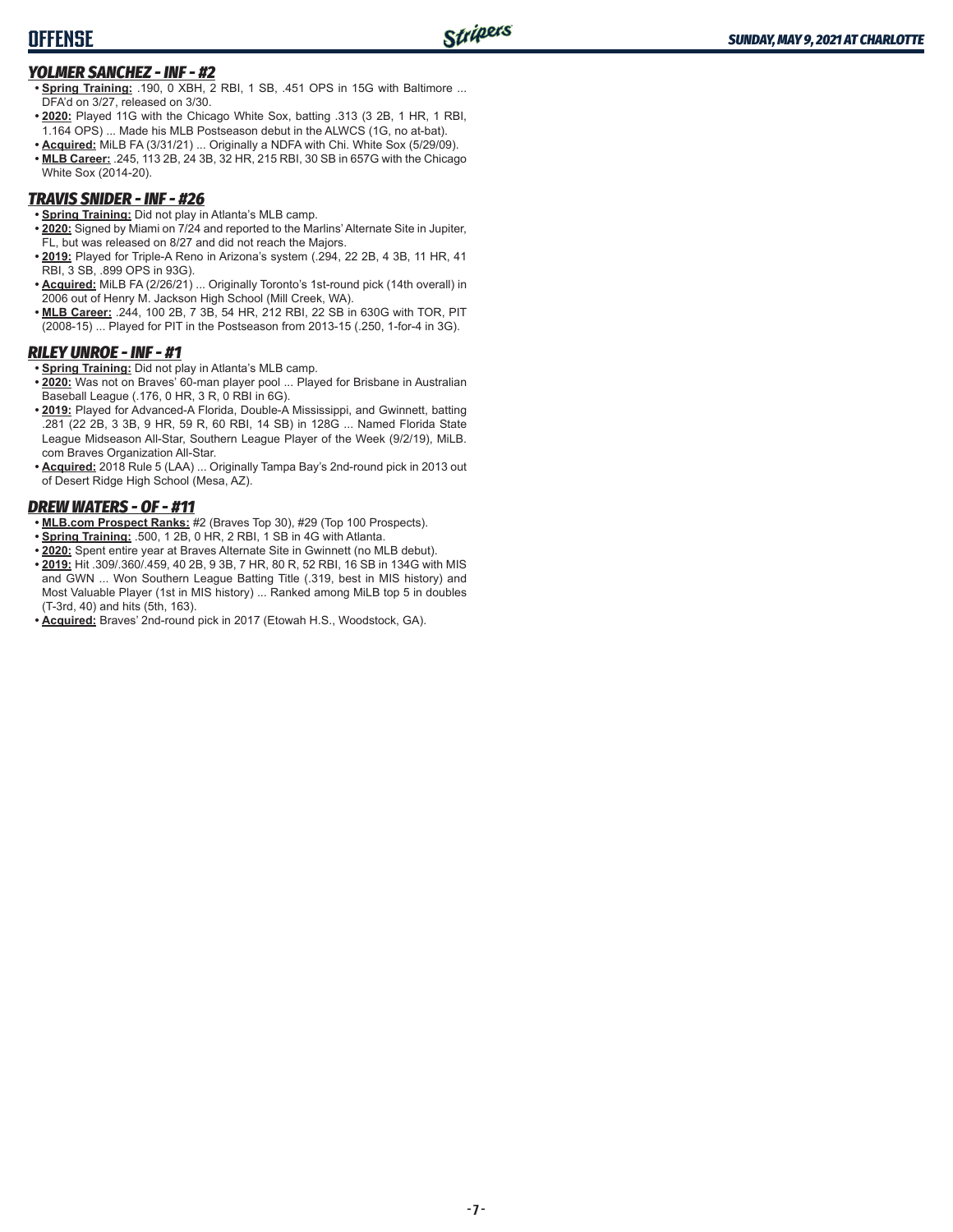### **SEASON SUMMARY**



### **TEAM HIGHS & LOWS**

| <b>OFFENSE:</b>                                                |  |
|----------------------------------------------------------------|--|
|                                                                |  |
|                                                                |  |
|                                                                |  |
|                                                                |  |
|                                                                |  |
|                                                                |  |
|                                                                |  |
|                                                                |  |
|                                                                |  |
|                                                                |  |
|                                                                |  |
|                                                                |  |
|                                                                |  |
|                                                                |  |
|                                                                |  |
|                                                                |  |
|                                                                |  |
| <b>PITCHING:</b>                                               |  |
| <b>DEFENSE:</b>                                                |  |
| Most Double Plays Turned, Game  1 (3x, last: 5/8 at Charlotte) |  |

### **TEAM MISCELLANEOUS**

Most Stolen Bases Allowed, Game .............................................1 (5/4 at Charlotte) Most Caught Stealing, Game ........................................................................... None

### **INDIVIDUAL HIGHS & LOWS**

### **HITTING (GAME):**

| Extra-Base Hits2 (4x, last: Camargo/Demeritte, 5/8 at Charlotte) |
|------------------------------------------------------------------|
|                                                                  |
|                                                                  |
|                                                                  |
|                                                                  |
|                                                                  |
|                                                                  |
|                                                                  |
|                                                                  |

#### **PITCHING (GAME):**

| <b>DEFENSE (GAME):</b>  |                               |
|-------------------------|-------------------------------|
| <b>Outfield Assists</b> | 1 (Almonte, 5/4 at Charlotte) |

### **STREAKS**

| <b>OFFENSIVE (LONGEST IN 2021 ONLY):</b> |                                                                 |
|------------------------------------------|-----------------------------------------------------------------|
|                                          |                                                                 |
|                                          |                                                                 |
|                                          |                                                                 |
|                                          |                                                                 |
|                                          | Multi-Hit Game Streak  2 Games (2x, last: Camargo, 5/7-Current) |

#### **PITCHING (LONGEST IN 2021 ONLY):**

| <u>I II OHINO (LONOLO I IN 2021 ONE I J.</u> |  |
|----------------------------------------------|--|
|                                              |  |
|                                              |  |
|                                              |  |
|                                              |  |
|                                              |  |
|                                              |  |

### **LAST TIME IT HAPPENED (GWINNETT REGULAR-SEASON HISTORY)**

| <b>INDIVIDUAL OFFENSE:</b>                                                      |
|---------------------------------------------------------------------------------|
| Never                                                                           |
|                                                                                 |
|                                                                                 |
|                                                                                 |
|                                                                                 |
|                                                                                 |
|                                                                                 |
| Homers, Both Sides of Plate Mel Rojas Jr. (7/7/16 at Charlotte)                 |
|                                                                                 |
|                                                                                 |
| Back-to-Back-to-Back Homers  Arcia/Camargo/Demeritte (5/8/21 at Charlotte)      |
|                                                                                 |
|                                                                                 |
| 4 Runs ScoredAbraham Almonte/Johan Camargo (5/7/21 at Charlotte)                |
|                                                                                 |
|                                                                                 |
|                                                                                 |
|                                                                                 |
|                                                                                 |
|                                                                                 |
|                                                                                 |
|                                                                                 |
| <b>INDIVIDUAL PITCHING:</b>                                                     |
|                                                                                 |
|                                                                                 |
| 9.0-Inning No-Hitter (Solo)Todd Redmond (5/28/10 at Louisville)                 |
| 9.0-Inning No-Hitter (Comb.)  Wooten/Marksberry/Ramirez (6/30/16 at Louisville) |

13 Strikeouts.................................................... Bryse Wilson (8/15/18 vs. Louisville) 7 Consecutive Starts with Win ................................. Bryse Wilson (7/21/19-Current) 25.0-Inning Scoreless Streak ......................Stephen Marek, 25.1 IP (6/6/10-8/2/10)

| <b>TEAM OFFENSE:</b> |  |
|----------------------|--|
|                      |  |
|                      |  |
|                      |  |
|                      |  |
|                      |  |
|                      |  |
|                      |  |
|                      |  |
|                      |  |
|                      |  |
|                      |  |
|                      |  |
|                      |  |
|                      |  |
|                      |  |
|                      |  |
|                      |  |
|                      |  |
|                      |  |
|                      |  |

#### **TEAM PITCHING:**

#### **TEAM DEFENSE:**